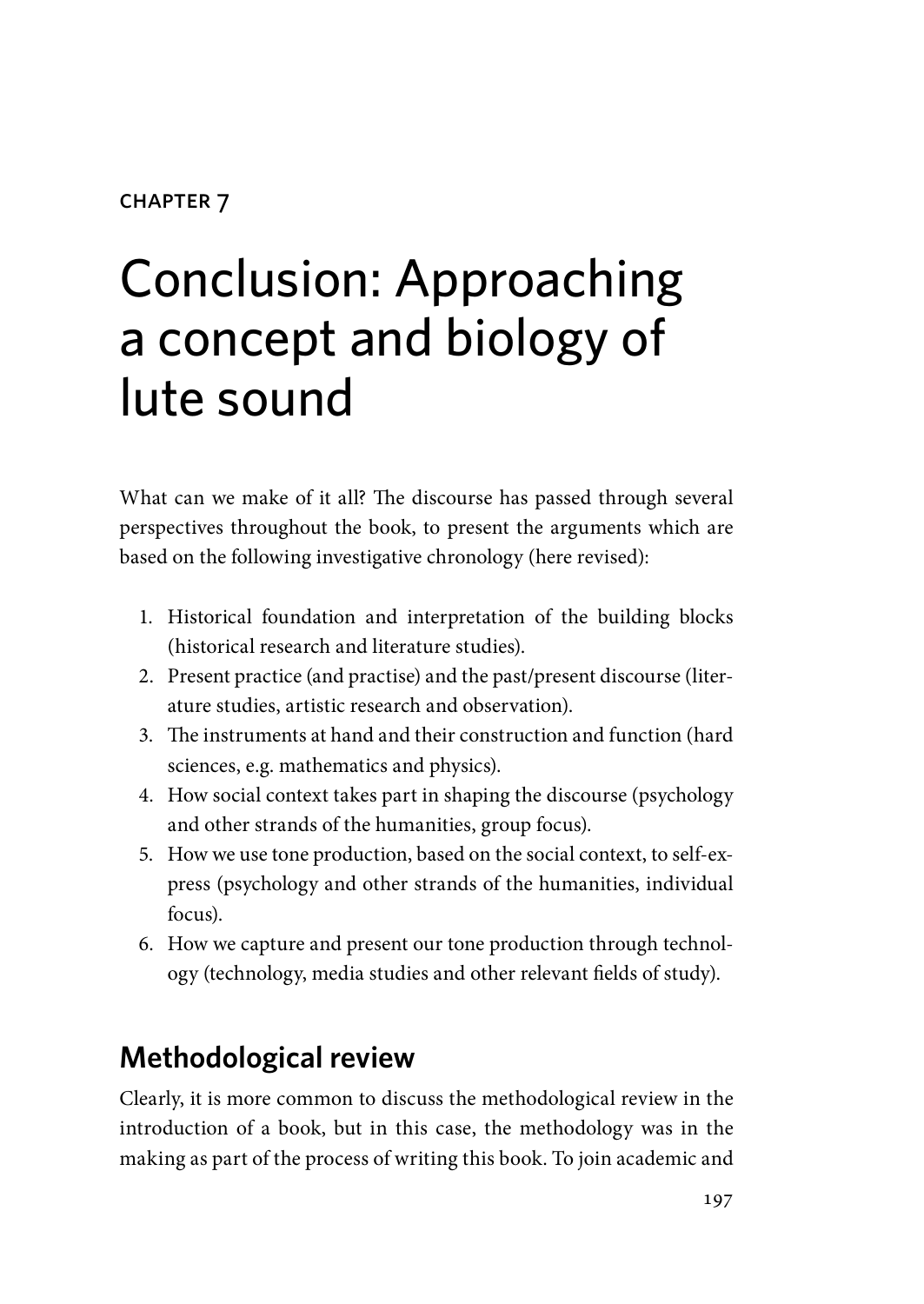artistic practices successfully is not an easy task. To be interdisciplinary and not parallel disciplinary is not always equally clear. We need to balance in-depth studies with meta-discussions, and our familiar field of study with the unfamiliar. In this book, I set out to combine an academic approach with an artistic one. The result can, in some respects, be said to have failed, as it does not include any dedicated artistic products (such as films, recordings or concerts), but this was not my original intention either. The format is the book, and therefore literature sets the natural framework for the evolving discussion. What I wished to do, however, was to present an academic argument that included artistic practice in its *modus operandi* and presented ideas and statements that had not only come about in my mind, but also through my artistic practice. It was an attempt to address some of the issues that can easily be lost when only considering the academic or the artistic alone. In Table 7.1 below, I present my process as it unveiled schematically. On the right-hand side, we have my artistic process and how my artistic ideology developed, both before and during the writing of this present book; and on the left-hand side we have my academic, literary approach, which is also reflected in

| Biological<br>pathway | Initial idea of what tone production is                                         |                                                                                                  |
|-----------------------|---------------------------------------------------------------------------------|--------------------------------------------------------------------------------------------------|
|                       | <b>Academic pathway</b>                                                         | <b>Artistic pathway</b>                                                                          |
|                       | 1. Historical foundation and<br>interpretation of the building blocks.          | 1. We build an expectation and<br>understanding of tone production<br>through perceiving others. |
|                       | 2. Present practice (and practise) and<br>the past/present discourse.           | 2. We learn from others how to play<br>(tutors, lecturers, colleagues, etc.).                    |
|                       | 3. The instruments at hand and their<br>construction and function.              | 3. We gain practical experience which<br>we use to interpret literature and<br>sources.          |
|                       | 4. How social context takes part in<br>shaping the discourse.                   | 4. We position ourselves within the<br>collegiate through the practice we<br>develop.            |
|                       | 5. How we use tone production, based<br>on the social context, to self-express. | 5. We find our own expression,<br>grounded in our achieved position.                             |
|                       | 6. How we capture and present our<br>tone production through technology.        | 6. We are perceived by the audience<br>who cast their judgement on our<br>practice.              |
|                       | Result: Our own concept of tone production and informed play.                   |                                                                                                  |

Table 7.1. The academic-artistic methodological structure from a biological perspective.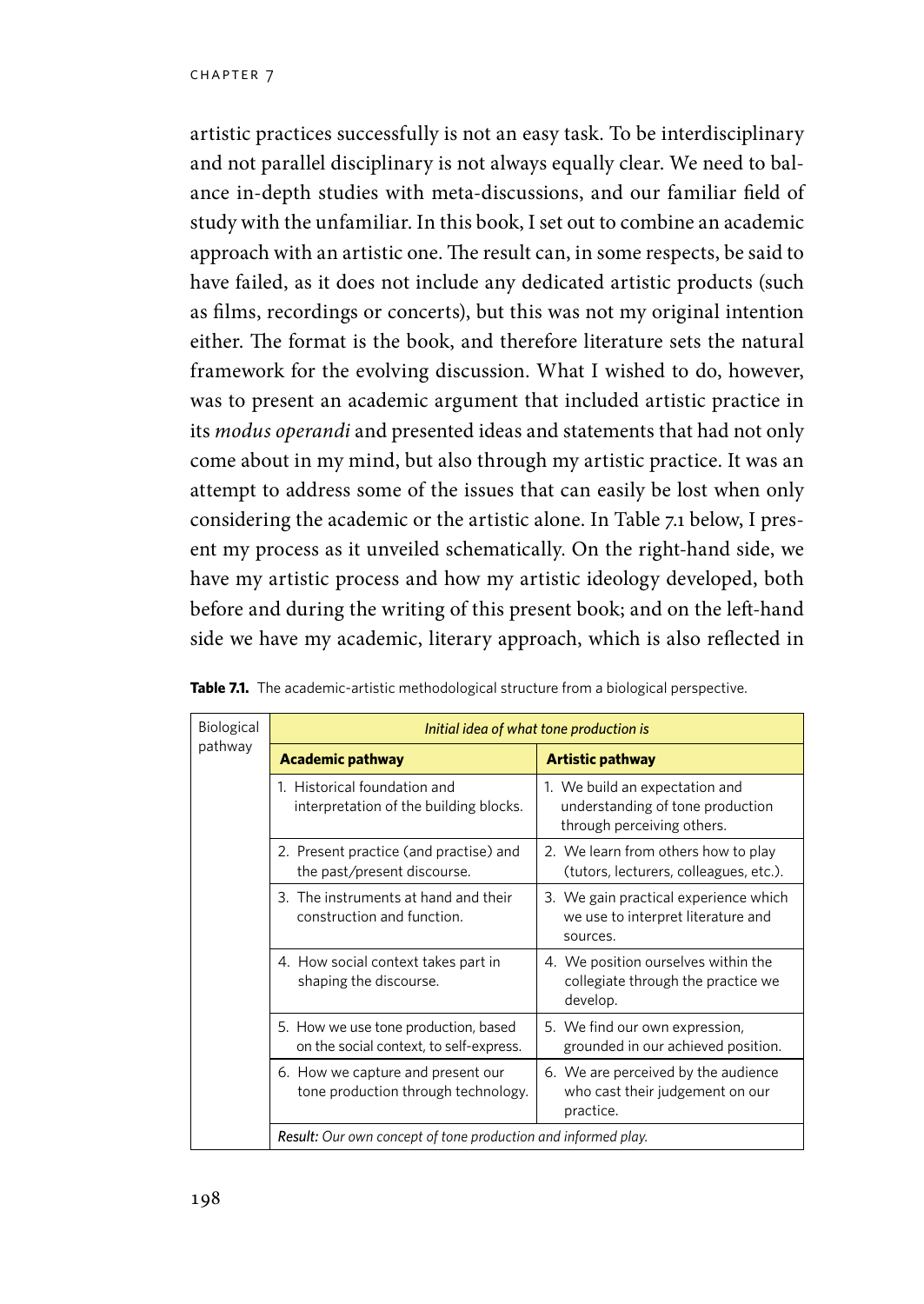the order of the previous chapters. Both categories relate back and forth within each column and between the academic and artistic pathways, in a sort of algorithm or flowchart. By changing the material and process of one component, we are also changing the result. This is also why the subtitle of the book makes use of the word 'Approaching […],' because, as I hope to have made clear throughout the work, tone production is not static. It is not a result or truth, but a process. It is an interdisciplinary process that must consider multiple perspectives, both artistic and academic, to reach a present state that we feel comfortable presenting to our surroundings. It is a biological process in the sense that we study a living organism through its physical structure, function, development and morphology.

## **Biological perspective**

One of my intentions when writing this book was to better understand lute tone production from a biological point of view and its morphological aspects. Through this understanding, we are better equipped to not only understand tone production as a phenomenon, but also to contribute to new perspectives of lute performance and place ourselves within the very process of artistic development.

We can find important traces suggesting that the idea of a tone production concept for lute instruments was rather detailed and well designed, but it received little explicit attention in historical lute instructions. This concept naturally changed over time. It would seem that the closer to the decline of the lute, the closer the ideal of tone production approached the increasingly more dominant harpsichord. And, as this shift in preference took place, we see an increase in lute instructions in which more detailed information is given, seemingly to regain knowledge and 'proper conduct' among contemporary lutenists. The earlier, Renaissance stages of lute tone production is less well covered in primary sources. Although paintings are numerous and detailed, we can never truly rely on them as evidence. True or not, they do convey an idea of how they wanted to mediate sound, because indeed, as we have seen through Leppert's arguments presented in Chapter 2, visual representations of musical practice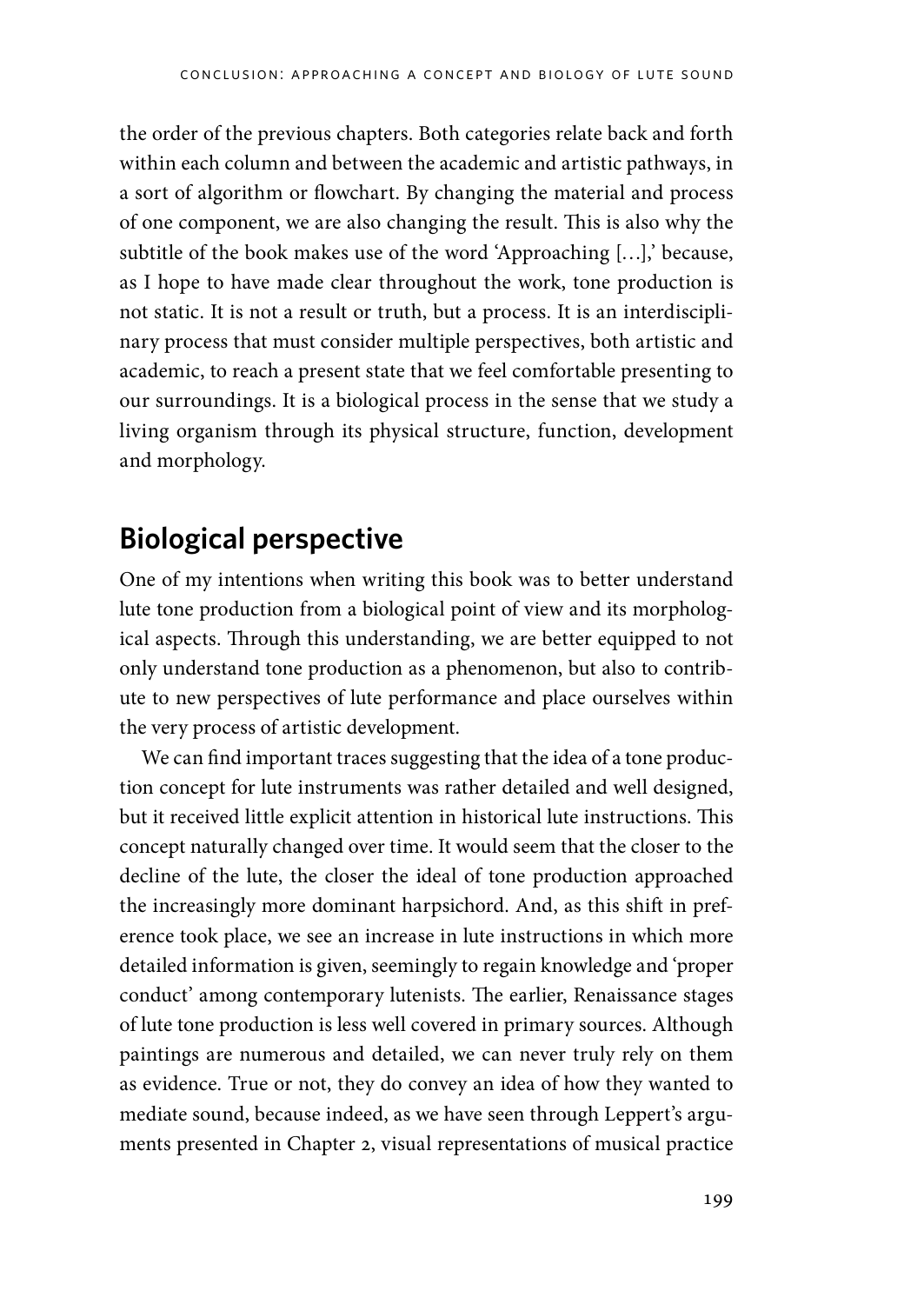and practise are also visual representations of sound. I used visual works of art to unveil rhetorical trends in how musicians were portrayed. From this perspective, it became evident that the concept of tone production went through a morphological process, from placing the hand close to the rose to closer to the bridge; the hand position went from nearly parallel with the strings to a high arched wrist, making the fingers more directed straight into the instrument. The body posture also changed according to the shifting ideology.

Regardless of the trends we can see, it is still not possible to know for certain and with authority what the lute sounded like. Visual works of art, literature and tablature, then as now, all lack the ability to produce sound. In this respect, it is interesting to see how much detail we find in modern lute tutors. The development of modern handbooks seems opposingly proportionate to the historical publishing. While we find very little instruction on tone production in the Renaissance, modern scholars and musicians have produced a greater quantity of instructions, while in later times where we find detailed literature (like that of Burwell and Mace), we find fewer modern contributions. There seem to be several possible reasons for this. Firstly, the valuable motivation of theorising the unknown, unfamiliar and mystical. Secondly, the Baroque lute technique's closeness to the modern Classical guitar, making it easier to deduce by logic — it is simply more familiar as a concept. Thirdly, from my personal impression there seem to be more 'Renaissance lutenists' active today than 'Baroque lutenists,' making the publishing market related to the Renaissance repertoire more lucrative (for which there are several possible reasons which I will not treat here). The trend in modern performance instruction seems to follow a certain ideological morphology:

- 1. 'My way of doing things.'
- 2. The mechanics of plucking (from which proper tone production seems to be a natural result).
- 3. Descriptive language to 'fill in the blanks' of what is to be achieved by the mechanical actions.

Within this structure we find two ways of relating to the primary sources: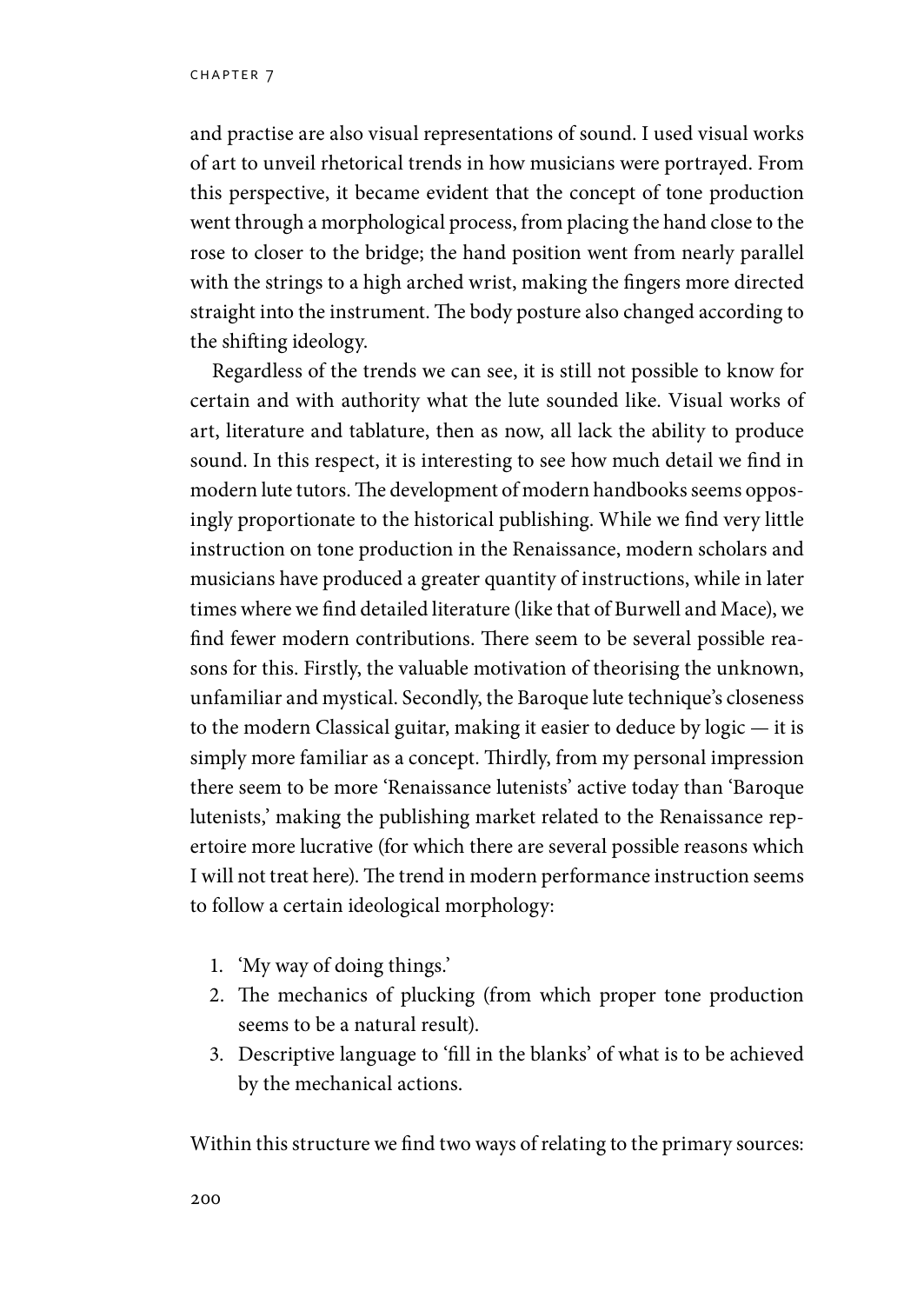- 1. The 'this is my opinion regardless of (explicitly presented) history' approach.
- 2. The 'this is my historical stance (without necessarily problematising or openly re-contextualising to modern play)' approach.

With such a level of detail in today's publications (particularly those following the mechanical pathway), it is interesting to question where that knowledge comes from when it is apparently not an obvious part of the original sources. Following this, we understand that modern practice is separate from historical practice, and that they develop parallel to each other without necessarily being equally related at all times.

Despite much of modern literature's authoritative presentation of past practices, where we easily get the impression that what is described in present instruction books is how it actually was, we are rather witnessing modern interpretations and re-contextualisation of historical sources. Often self-published in some form or other, the personalised statements and approaches presented are more or less directly transmitted from the author to the reader, following a traditional master-student pedagogical approach, i.e. the learned presents a methodology that the learner is to follow. There seems to be little room for criticism, especially within the author's own practices, and they rather address sources that seemingly support their own approach while speaking to a certain social group. Whatever our position, we must remember that Early Modern musicians dedicated themselves to the prevailing musical tradition using the contemporary instruments at hand, while modern musicians attempt to grasp past and lost practices (in the sense that we cannot call Mouton or Corbetta to ask them what they meant), using various techniques and instruments from different countries.

What we can relate to, however, is the instruments at hand today. By moving from the instrument-centric to the external, we are better able to understand the tone production process at the level of the instrument itself, its design and maintenance, and how it interacts with the surroundings. Tone production, both seen as a physical, theoretical phenomenon and as a concept, has through physics, craftsmanship and theory now become part of an external space that is very much part of the present;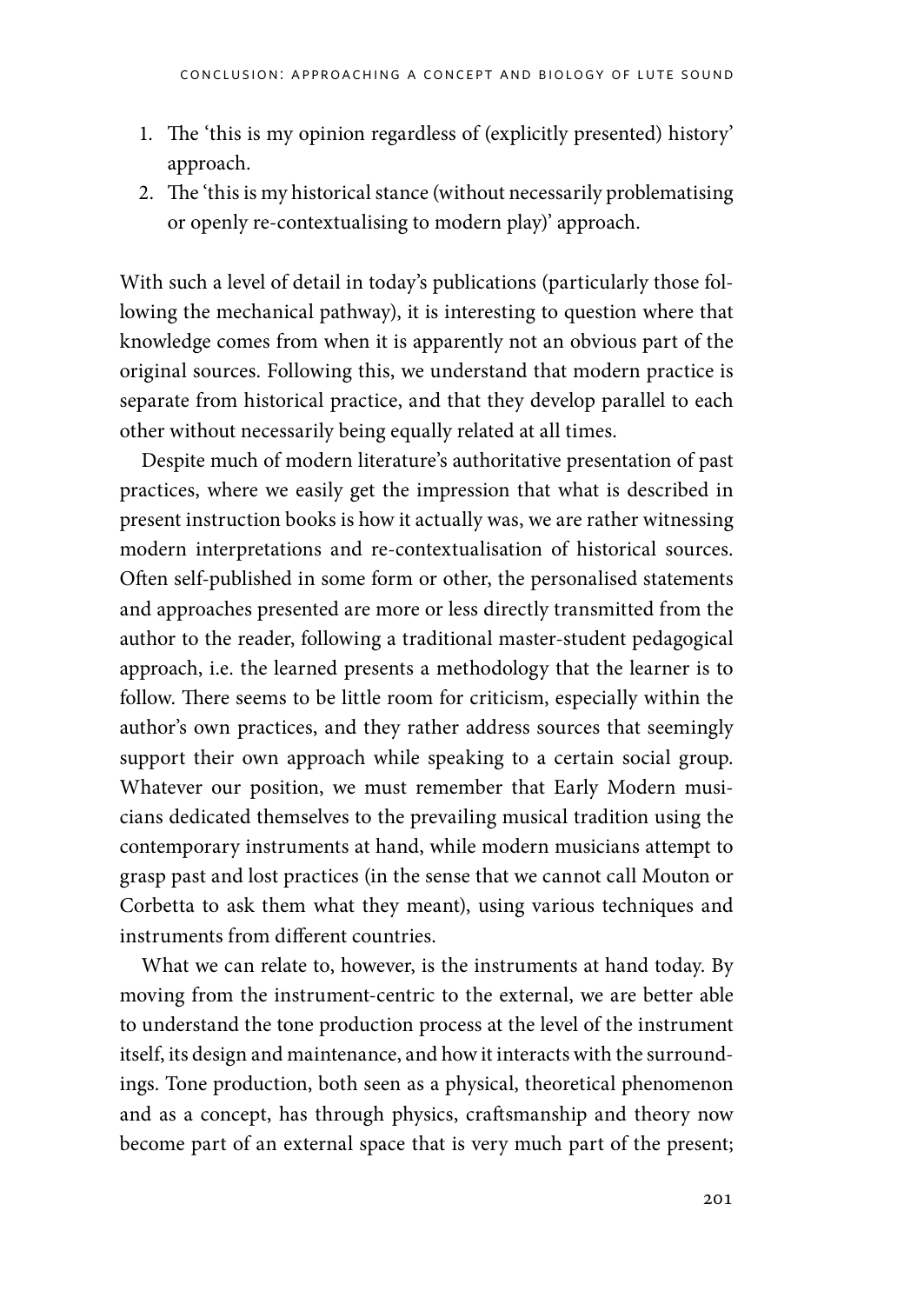it concerns the here and now more than the past. It is a tool for musical expression in a present practice. At this level of the discourse, we are able to make a stand in the past-present, authentic-unauthentic debates; and we make that stand through the instrument we choose to use. Our craft is strongly determined by the tools and how we take care of them, develop them and change them over time.

Deciding on an instrument, string types and acoustic environment does not solve the equation. Tone production is still in the making, because such decisions take place in a social context, in a relation between group and individuals, self and other. When speaking of tone production as self-expressing, I placed it in a context emphasising the personality inherent in tone construction where we can produce an idiolectic sound quality, one that people recognise as our sound. Through phenomena such as embodiment and empathic cognitive systems (among others), tone production as a self-expressive act is not only perceived and understood by the audience, but it is also felt. Tone production cannot, therefore, be strictly something that is directly related to historical practices alone, but historical practices can be used to situate oneself within the social context the performer wishes to be judged; they can be used to position oneself within a socio-cultural construct.

Tone production can address certain social, historical or academic practices and unveil our aesthetics, identity and upbringing. It is a matter between myself and the external public self-consciousness and public self-awareness. We judge ourselves through comparison, between ourselves and our colleagues, through our own development as musicians, and through the recognition we get for our actions and who we get it from. Tone production can also function as a performative, dramatic effect to consciously or unconsciously elaborate our identities. A concept of Early Modern tone production for lutenists is, then, not only about historical practice and evidence, or who has the strongest authority within music performance, but who we are; who we want to be; who we wish to be acknowledged by; what social formations we wish to be accepted into; and so on.

This is why recording technology becomes relevant in an Early Modern discourse, because we do not only perform our music to audiences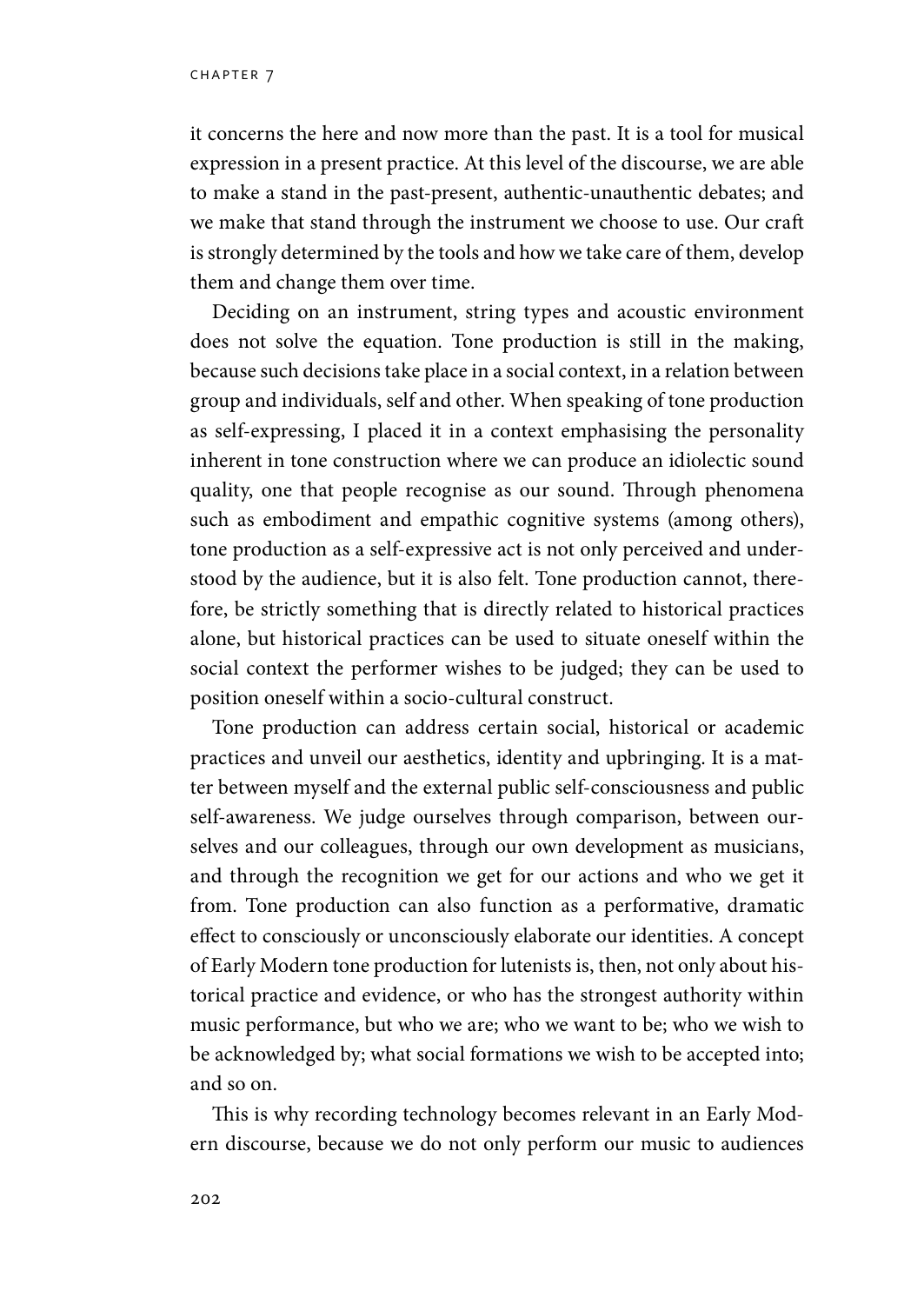where we have the possibility of elaborating our practice through presentation; we also record albums. When an album is released, especially digital releases where booklets are often unavailable, we are left defenceless to the judgement of the listener. The recording process therefore presents numerous aspects to consider. Through a biological understanding of a recording as part of the tone production process, the performer may be permitted to better communicate the initial intent. Recording technology is the hidden instrument, the filter through which we perceive the music. In much vocal music of more recent times, it has become practice to use a microphone as part of the vocal technique, where the singer sings in a fashion that demands a microphone in order to be heard. But much of Early Modern music has remained at a distance from the modern, electronic technology — 'Let technicians do their thing.' By including technological considerations in our tone production process, we can enable more coherent and successful communicative results.

### **Conceptual understanding and** *post scriptum*

Clearly, there is not one true concept of Early Modern lute tone production, only competing concepts; concepts that resonate and create friction between one another, and concepts that constantly develop, mature and change. A biological understanding of the matter can help unveil and relate to this ideological, pedagogical and aesthetic flux. It is at the very nexus of this flux where informed play becomes important. Informed play is not a truth, nor a proper conduct; it is a conceptual understanding of a biological morphology that positions and presents the performer in a manner of their own choosing. From this position, the performer can shout to the world: 'this is me and my new approach.' They can remain undetected by conforming to already-accepted practices or any variation in-between. The point is not where the position is taken or how it actually sounds, but that an informed decision is made in which the performer feels confident with their own practice and can make an account of the 'how, when and where' of their personal expression. If tone production is a way to self-express, it must also preserve the self in its expression. Personally, I find this to be a true treasure for future lute performance, regardless